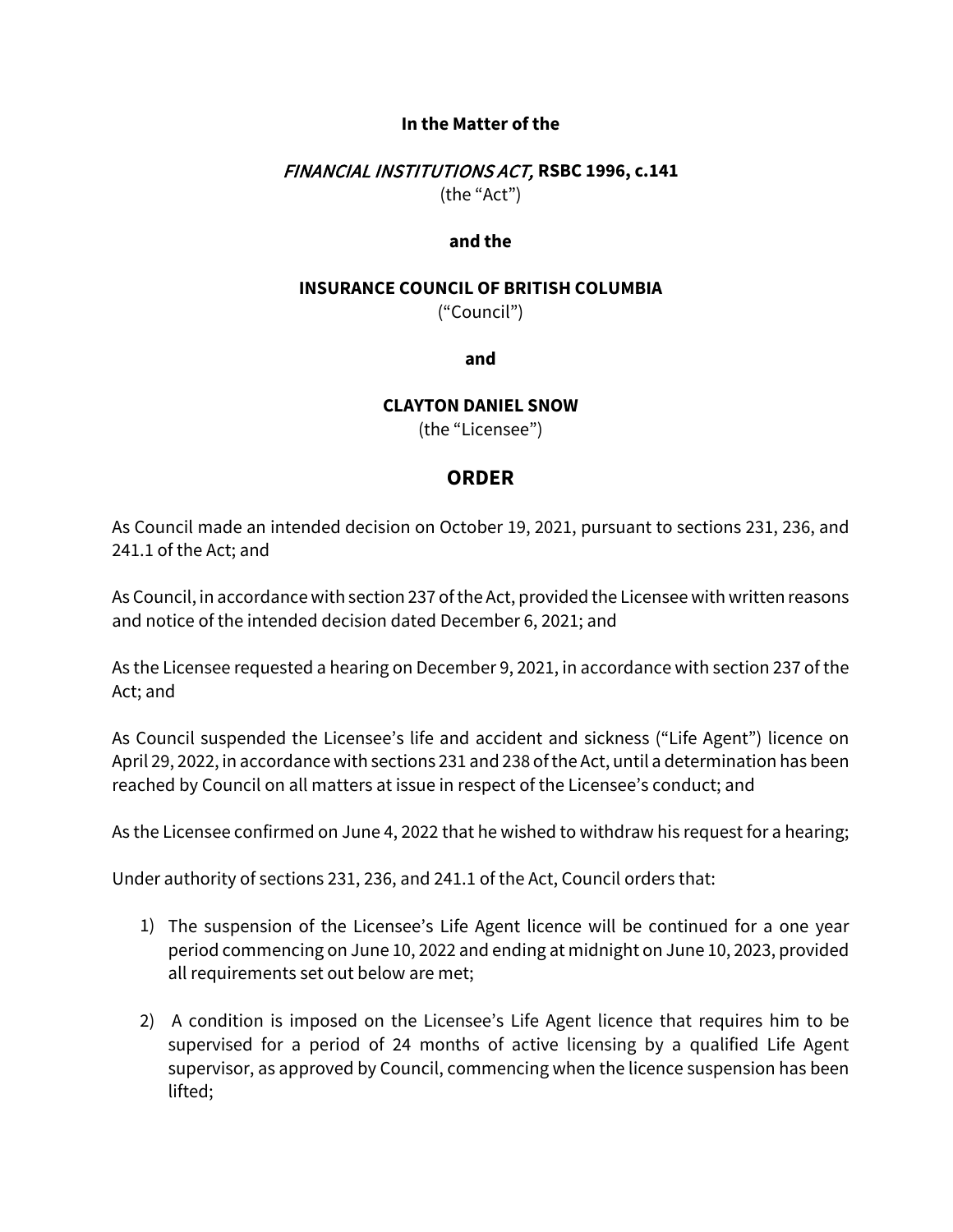Order Clayton Daniel Snow LIC-179202C124766R1, COM-2019-00317 June 10, 2022 Page 2 of 2

- 3) The Licensee is required to complete the following courses, or equivalent courses as acceptable to Council, prior to the licence suspension being lifted:
	- a. The Insurance Institute's "Ethics and the Insurance Professional" course;
	- b. Advocis' "Compliance Toolkit: Know your Client and Fact Finding" course;
	- c. Advocis' "Compliance Toolkit: Know your Client and Suitability" course; and
	- d. The Council Rules Course;
- 4) The Licensee is fined \$7,500, to be paid by September 8, 2022;
- 5) The Licensee is assessed Council's investigation costs of \$1,737.50, to be paid by September 8, 2022; and
- 6) A condition is imposed on the Licensee's Life Agent licence that requires him to pay the above-ordered fine and investigation costs in full prior to the licence suspension being lifted, and the Licensee will not be permitted to complete his 2023 annual filing<sup>[1](#page-1-0)</sup> until such time as the fine and investigation costs have been paid in full.

This order takes effect on the **10th day of June, 2022**.

 $\overline{\mathcal{U}}$   $\overline{\mathcal{U}}$   $\overline{\mathcal{U}}$ 

Janet Sinclair, Executive Director Insurance Council of British Columbia

<span id="page-1-0"></span><sup>&</sup>lt;sup>1</sup> As of 2022, the "annual filing" process is more commonly referred to by Council as "annual licence renewal."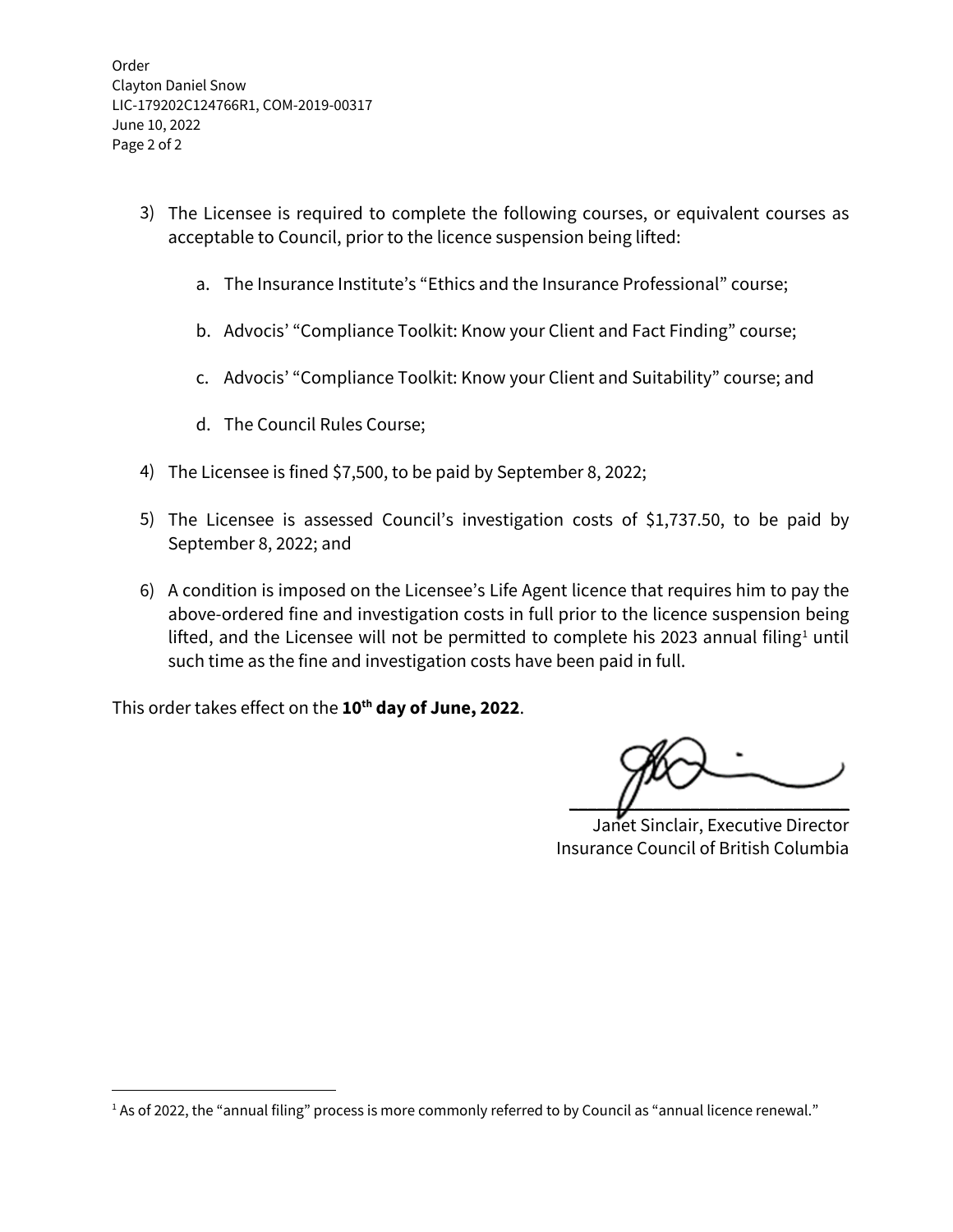### INTENDED DECISION

# of the

## INSURANCE COUNCIL OF BRITISH COLUMBIA

("Council")

# respecting

# CLAYTON DANIEL SNOW

(the "Licensee")

- 1. Pursuant to section 232 of the *Financial Institutions Act* (the "Act"), Council investigated the Licensee and his agency (the "Agency") to determine whether they acted in compliance with the requirements of the Act, Council Rules, and the Code of Conduct. In particular, Council investigated to determine whether the Licensee breached sections 3 ("Trustworthiness"), 4 ("Good Faith"), 5 ("Competence"), 7 ("Usual Practice of Dealing with Clients"), and/or 12 ("Dealing with the Insurance Council of British Columbia") of the Code of Conduct by providing to a client inaccurate descriptions of insurance policies and interest rates, prejudicing the client's interests for personal gain, failing to act professionally in his communications with the client and making misleading and inaccurate statements to a Review Committee (the "Committee") comprised of Council members.
- 2. On June 22, 2021, August 9, 2021, and September 27, 2021, as part of Council's investigation, the Committee met virtually to discuss the investigation. An investigation report with attached exhibits was sent to the Licensee and Agency, as well as to the Committee members, in advance of the Committee meeting. Prior to the commencement of the June 22, 2021 meeting, the Licensee confirmed he had received and reviewed the report and exhibits and raised no concerns about the content of the report or its exhibits. At the end of the meeting, however, the Licensee alleged the Committee had not been provided with all the documentation he had given Council's investigator during the investigation.
- 3. The Committee adjourned deliberations so Council staff could investigate and confirm that everything the Licensee had submitted had been provided to the Committee. The Licensee was also provided an opportunity to submit any additional material he considered relevant to the investigation.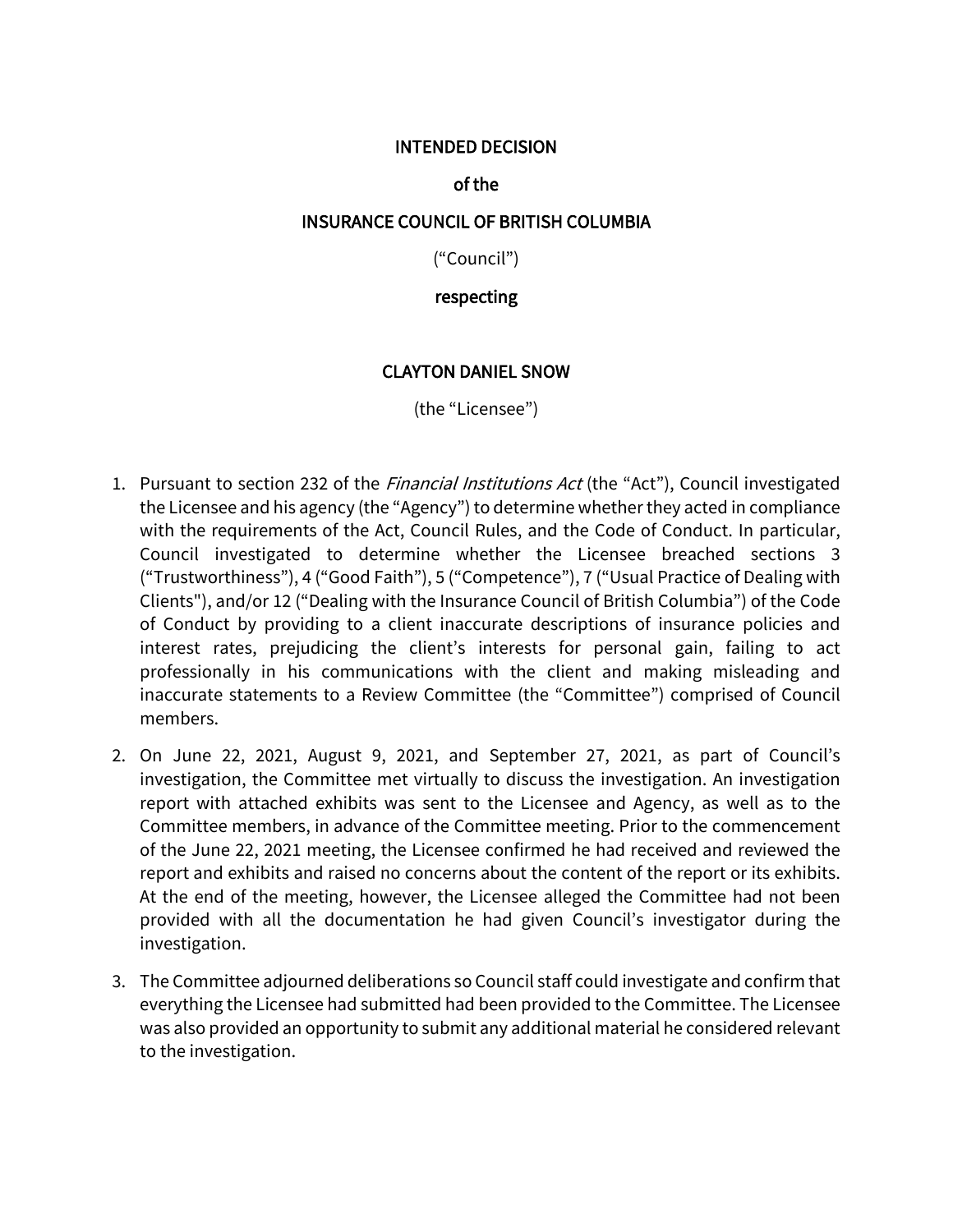Intended Decision Clayton Daniel Snow LIC-179202C124766R1, COM-2019-00317 December 6, 2021 Page 2 of 14

- 4. The Committee reconvened on August 9, 2021 to consider the additional material provided by the Licensee. Prior to reconvening, Council staff confirmed that, in fact, everything the Licensee had shared with Council's investigators had been provided to the Committee in advance of the June 22, 2021 meeting, with the only document in Council's records not provided to the Committee being an email exchange between the Licensee and an investigator that carried no evidentiary value. The Committee reconvened again on September 27, 2021 to confirm that the Licensee's right to procedural fairness had been met in the circumstances.
- 5. Having reviewed the investigation materials and having discussed the matter at the June 22, 2021, August 9, 2021, and September 27, 2021 meetings, the Committee prepared a report for Council which was reviewed by Council at its October 19, 2021 meeting. Council determined that the matter should be disposed of in the manner set out below.

### **PROCESS**

6. Pursuant to section 237 of the Act, Council must provide written notice of the action it intends to take under sections 231, 236 and 241.1 of the Act before taking any such action. The Licensee and Agency may then accept Council's decision or request a formal hearing. This intended decision operates as written notice of the action Council intends to take against the Licensee and Agency.

# FACTS

- 7. The Licensee has been licensed with Council as a life and accident and sickness insurance agent ("Life Agent") since January 2010. The Licensee conducted his life insurance business through the Agency. He held an authority to represent the Agency from August 2014 to March 2015, and again since November 2015. The Licensee has been the nominee of the Agency since July 4, 2019. He was also the nominee between March 9, 2015 and November 4, 2015, as well as between May 2, 2017 and July 11, 2018.
- 8. Since January 24, 2014, the Licensee has been contracted through a managing general agency (the "MGA") to offer life insurance issued by an insurer (the "Insurer").
- 9. On November 29, 2019, Council received information from an investigator for the Insurer, regarding allegations of misconduct by the Licensee.
- 10. On or around August 27, 2019, the Licensee's client, H.L., notified the Insurer and the MGA about issues with three of the Insurer's Whole Life Policies (the "Policies").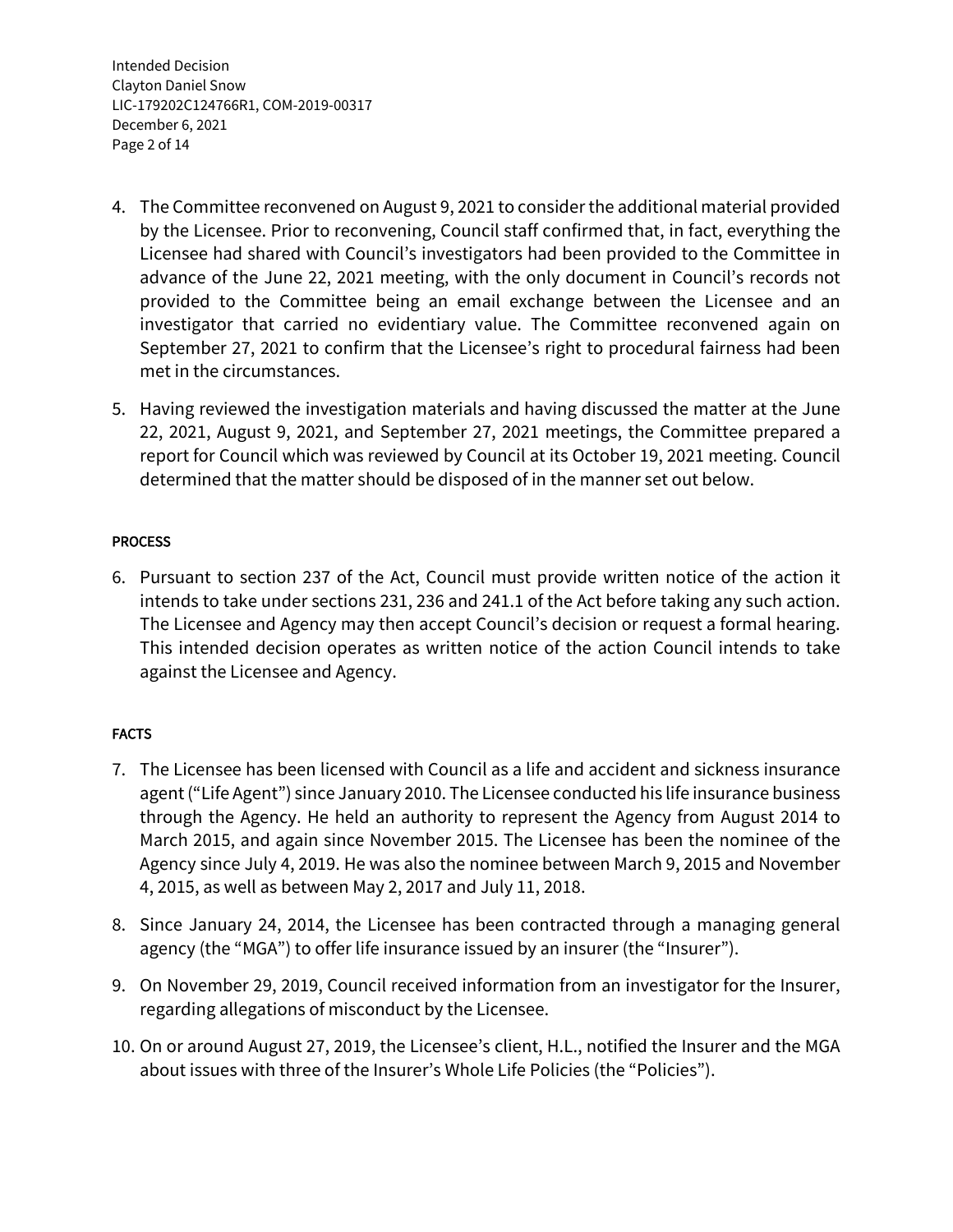11. The Insurer advised Council that, according to H.L., the Licensee:

- (a) had made misrepresentations to the Insurer concerning H.L.'s occupation and health on the Policies;
- (b) had provided H.L. with an inaccurate description of the Policies and associated interest rates;
- (c) threatened H.L. with violence and contacted H.L.'s mother, Y.D., to have Y.D. convince H.L. to rescind his complaint to the Insurer; and
- (d) offered H.L. money and marijuana to rescind his complaint after the Insurer terminated the Licensee's contract.
- 12. H.L. told the Insurer he was unemployed when he applied for the Policies but that the Licensee told him to put his employment as a set or he would not get approved for the Policies. At the time, H.L. had multiple health barriers that negatively impacted his ability to find work.
- 13. H.L.'s income was low when he applied for the Policies but he was receiving child benefit income
- 14. When H.L. applied for the Policies, he had a registered education savings plan ("RESP") with the Royal Bank of Canada ("RBC").
- 15. Both the MGA and the Insurer investigated H.L.'s complaints. As a result of the investigations, the MGA and the Insurer concluded that on July 20, 2018, H.L. asked the Licensee to help him invest in an RESP.
- 16. Facebook Messenger messages (the "FB Messages") between H.L. and the Licensee from June 2018 to August 2019 show:
	- (a) the Licensee trying to explain the Insurer investments to H.L.;
	- (b) H.L. had difficulty understanding the products;
	- (c) the Licensee advertised 12-18% rates of return in the six months prior to when H.L. applied for the Policies;
	- (d) H.L. reached out to the Licensee for information about how he could get those rates;
	- (e) the Licensee stated he could make H.L. 16% returns;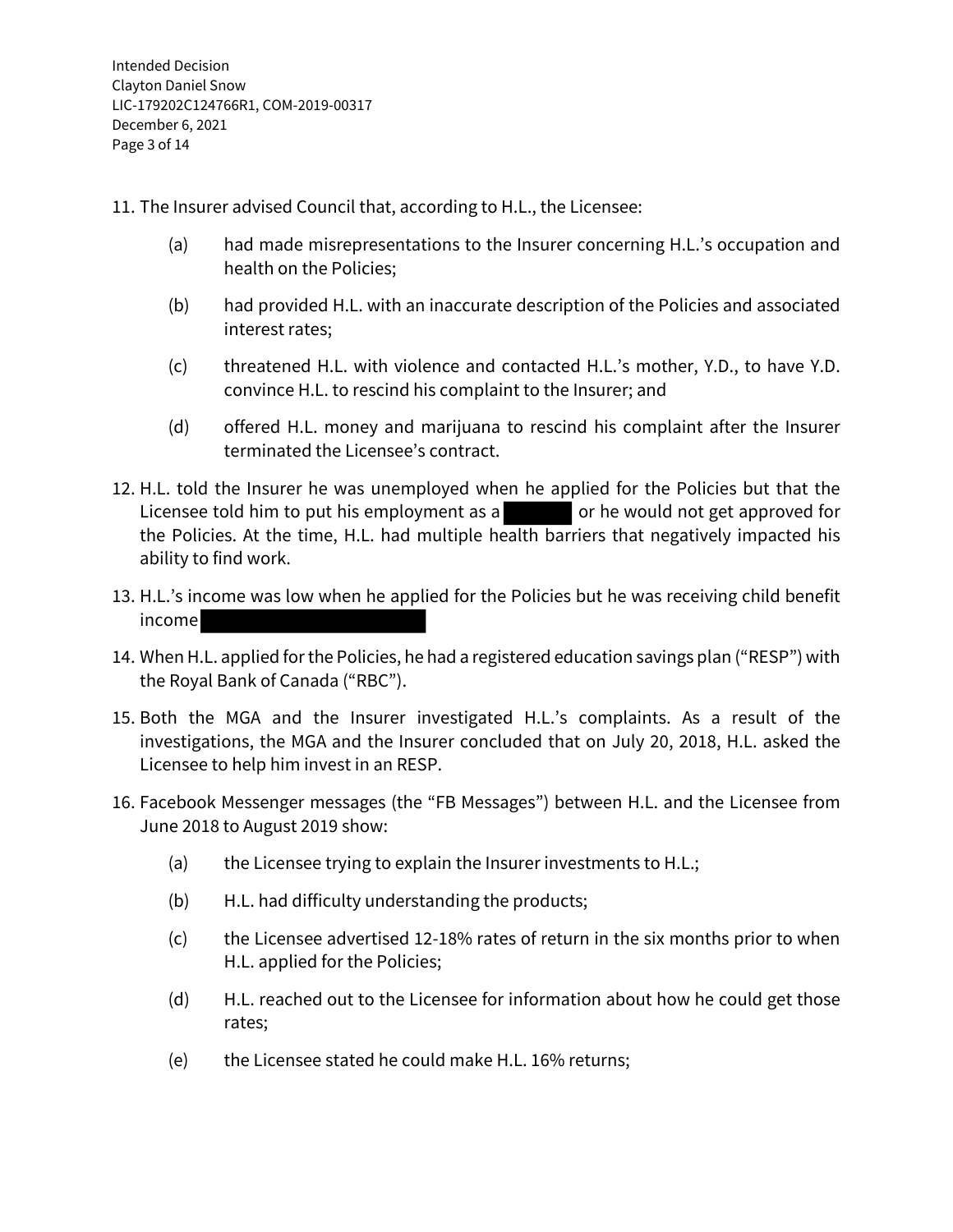- (f) the Licensee also stated he was making 8.8% compound with no risk and that he was not getting into this market because he was on a budget; and
- (g) the Licensee told H.L. if he keeps up with his monthly payments, he can withdraw 80% of his investment the following year.
- 17. Following the Insurer's investigation into H.L.'s complaint, H.L.'s Policies were rescinded due to non-disclosure. The Insurer provided H.L. with a refund for a portion of the Policies.
- 18. On May 14, 2020, the MGA advised Council that the Licensee had resigned and as a result, his authority to represent the MGA was terminated.
- 19. On December 16, 2020, the MGA advised that since the Licensee's resignation, he had a significant outstanding chargeback they were attempting to resolve. The matter remains outstanding and was referred to the MGA's legal team.
- 20. On April 27, 2021, the MGA advised the outstanding chargeback was referred to collections. The collection was filed April 21, 2021. The total debt as of the date of filing was \$55,359.49.
- 21. On January 30, 2020, Council's investigator conducted an audio-recorded telephone interview of H.L.
- 22. H.L. advised the investigator he has known the Licensee since grade eight but had not spoken to him since 2018. He reached out to the Licensee on Facebook because the Licensee advertised high rates of returns. He met with the Licensee and the Licensee stated he should sign into an investment that would be the same as an RESP.
- 23. H.L. told the Licensee that he had a Guaranteed Investment Certificate ("GIC") with RBC. He met with the Licensee at RBC and the Licensee told him to close his account and incorrectly advised him on how investments work.
- 24. When H.L. got the money out of the RESPs, he had over in his account and he believed he had to get that money out because the "Ministry of Development" had limits. He asked the Licensee to have the money paid into other accounts, but he believes the Licensee thought he was trying to hide income.
- 25. H.L. first purchased life insurance policies for his children. The Licensee first told him the policies came with health benefits but later told him there were no health benefits as it would cost more money.

His payments were approximately per year.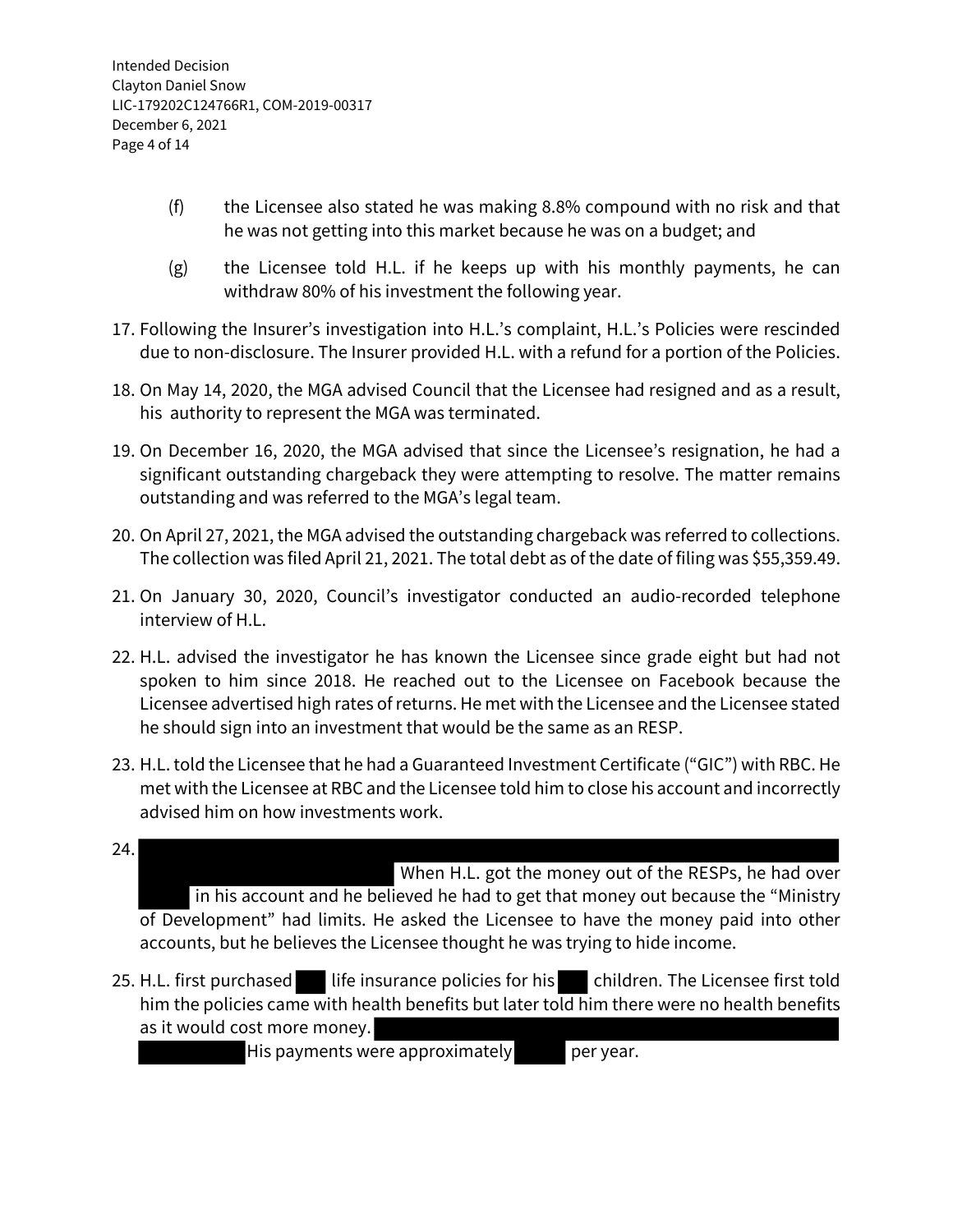Intended Decision Clayton Daniel Snow LIC-179202C124766R1, COM-2019-00317 December 6, 2021 Page 5 of 14

- 26. When H.L. applied for the Policies, he was unemployed.
- 27. The Licensee told him to put down that he was self-employed as a
- 28. The Licensee told him he sold marijuana and H.L. purchased marijuana from the Licensee. The Licensee offered H.L. large amounts of marijuana to make an income, but H.L. did not accept the offer.
- 29. H.L. thought it was strange to have life insurance on his children and not himself, so he also applied for a policy.
- 30. H.L.'s investment knowledge was poor. He listened to and trusted the Licensee because the Licensee was a school friend. He believed that if he followed the Licensee's advice, he would essentially have free life insurance. However, when H.L. contacted the Insurer, they informed him that it did not work like that.
- 31. H.L.'s total investment in the Policies was approximately . He lost approximately on the children's policies and approximately on his own policy.
- 32. H.L. advised the Licensee he was going to go to court to recover the money he had lost on the Policies. The Licensee became very angry and stated that if H.L. made it personal for the Licensee, the Licensee would "break someone's knees."
- 33. H.L. emailed Council's investigator screenshots of conversations between H.L. and the Licensee wherein the Licensee advised he would go to "Family Maintenance" (a government program that allows parents to enforce and collect outstanding child support payments in Provincial Court) and to H.L.'s ex-partner if H.L. did not drop the complaint against him.
- 34. H.L. told the Licensee he would withdraw his complaint if the Licensee agreed to repay him what he lost as a result of the Policies. H.L. maintained he could not guarantee the Insurer and Council would not pursue their investigations.
- 35. H.L. drafted a letter for them to each sign. The letter stated the Licensee was going to reimburse H.L. for issues with the Policies and that the actions of the Licensee were a miscommunication.
- 36. H.L.told Council's investigator that the Licensee changed the letter and it was not the letter he and the Licensee had agreed upon. There was a disagreement on the amount the Licensee was going to pay H.L. so the negotiations broke down.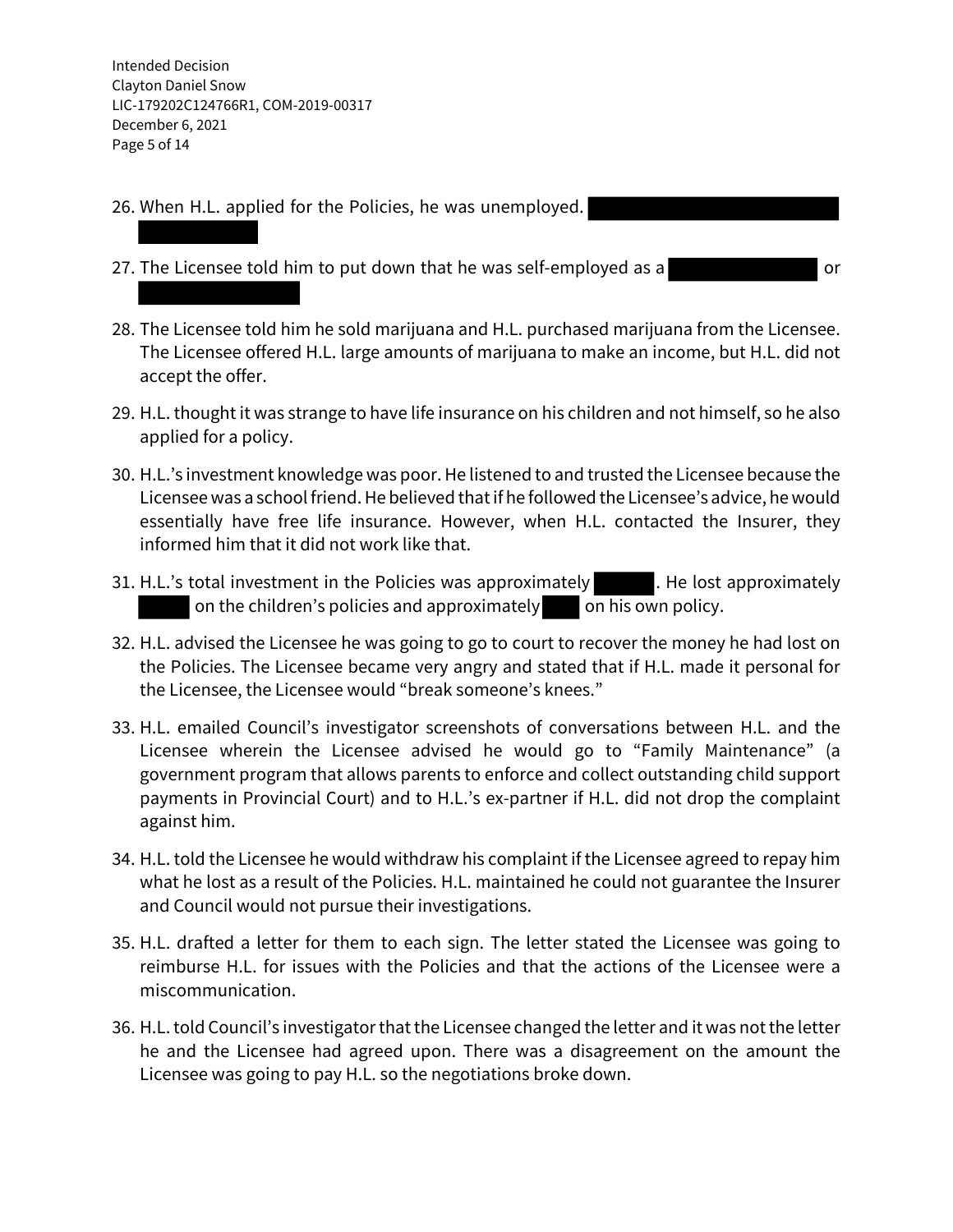Intended Decision Clayton Daniel Snow LIC-179202C124766R1, COM-2019-00317 December 6, 2021 Page 6 of 14

- 37. H.L. filed a Civil Resolution Tribunal ("CRT") claim against the Licensee in which he alleged the Licensee misrepresented the nature and expected rates of returns on the Policies.
- 38. In the claim, H.L. sought damages in the amount of \$2,156.79 for the unrefunded portion of the contributions he made to the Policies.
- 39. On August 17, 2020, the CRT found the Licensee had breached his fiduciary duty to H.L. by advising him to purchase the Policies and by discouraging him from cancelling the Policies at a time when he could have minimized his losses. The Licensee was ordered to pay H.L. \$2018.19, which included post-judgment interest as applicable.
- 40. On March 16, 2020, Y.D., H.L.'s mother, spoke with Council's investigator on the telephone. Y.D. made the following statements:
	- (a) She is H.L.'s mother and she received a phone call from the Licensee who is a client of her business. Y.D. was unable to recall the time frame ofthis conversation.
	- (b) The Licensee informed her that H.L. complained to the Licensee's office about insurance and investments. The Licensee wanted Y.D. to ask H.L. to withdraw the complaint.
	- (c) Y.D. advised the Licensee she did not know what was going on between the two.
	- (d) The Licensee stated that H.L. was hiding lots of money from the government, and that he would advise H.L.'s ex-partner of this, unless he dropped the complaint. The Licensee stated he would tell H.L.'s ex-partner to take away the kids from H.L.
- 41. On April 30, 2020, Council's investigator conducted an audio-recorded telephone interview of the Licensee.
- 42. The Licensee told Council's investigator he has known H.L. since approximately kindergarten or grade three and they are good friends. He confirmed that this was true at the Committee meeting.
- 43. H.L. had an RESP at a bank that was doing nothing for him. The Licensee accompanied H.L. to the bank and explained to H.L. 's representative at the bank that he was helping H.L. get into a product that would better suit H.L.'s needs.
- 44. The Licensee denied:
	- (a) making misrepresentations about H.L.'s health and employment status on the applications for the Policies;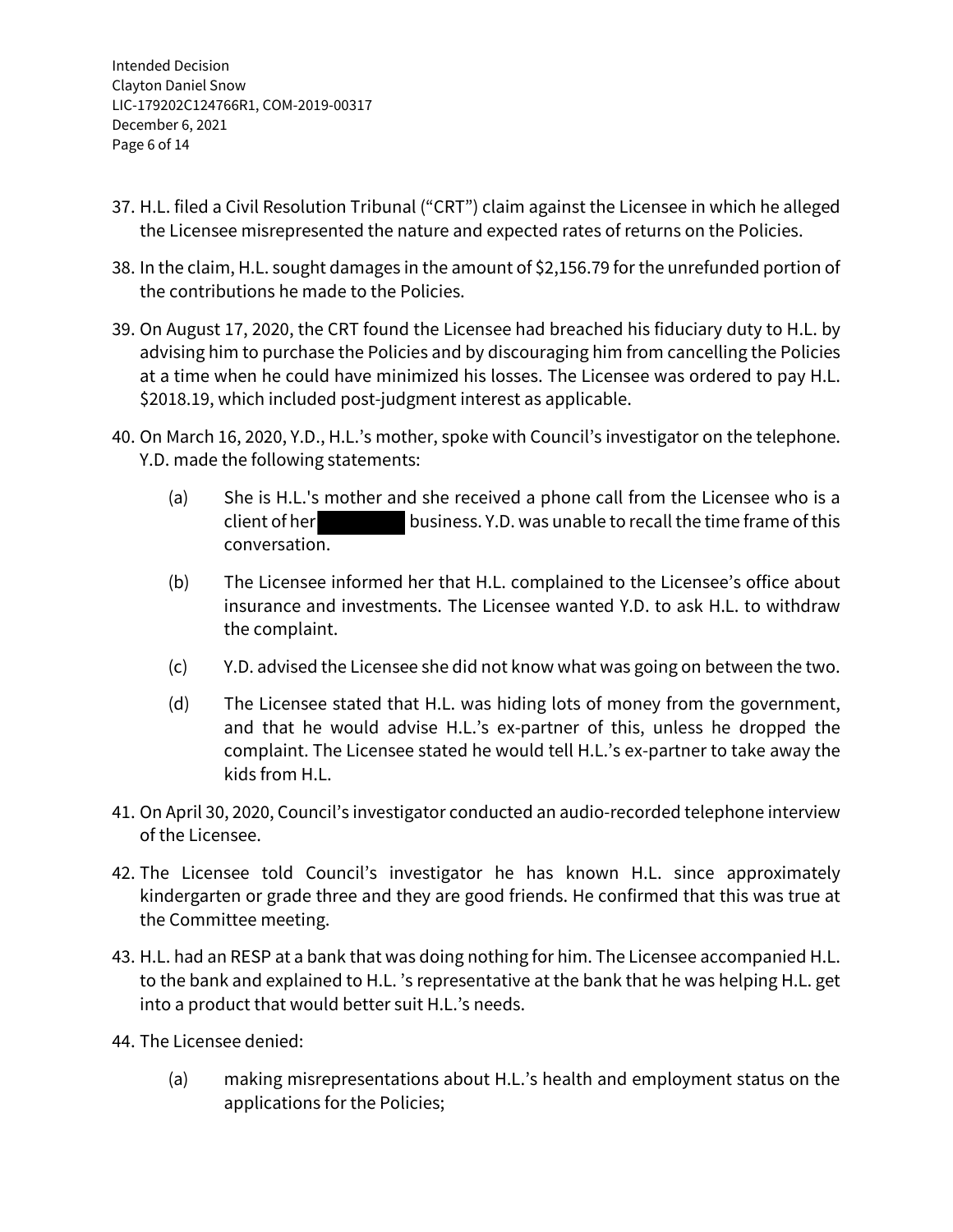- (b) reaching out to Y.D. in an attempt to have Y.D. dissuade or convince H.L. to rescind his complaint to the Insurer;
- (c) misleading H.L. on the rates of returns on the Policies; and
- (d) threatening H.L. with physical harm or offering H.L. marijuana to sell.
- 45. The Licensee said as far as he knew, H.L. was in **All and Strutter and Strutter and Strutter** . He said that is what H.L. led him to believe and he doesn't really question people on their stated occupation.
- 46. The Licensee could not recall H.L.'s monthly income and was unaware if H.L. had any physical or mental barriers to employment. He stated that H.L.'s investment knowledge was inexperienced.
- 47. With respect to the FB Message advertising rates of returns, the Licensee explained the messages were historical averages, not guarantees. He described the FB Messenger conversations as talk between two friends. He denied telling H.L. he could make him 16% returns and said he did not know why H.L. was fabricating that information.
- 48. The Licensee told the Committee members he put H.L. in a whole life policy because there is way more flexibility in a whole life policy than an RRSP. He said there were "tax advantages," amongst other advantages, but he could not identify specific advantages for H.L. or explain the features of a whole life policy without reading directly from an the Insurer pamphlet.
- 49. With respect to the negotiations, the Licensee said H.L. wanted money from him to rescind his complaint. H.L. wrote the letter and the Licensee edited it but H.L. refused to sign. He denied using marijuana with H.L. and said H.L. was a manipulative liar.
- 50. When asked about the outstanding chargebacks, the Licensee told the Committee everything had been dealt with already, implying that he had paid everything back.
- 51. When asked about the CRT claim, the Licensee explained he had no intention of paying the judgment because in his view the CRT has no jurisdiction to enforce an order against him. In his view, H.L. lost his case at the CRT because it was not an enforceable order.

# **ANALYSIS**

52. Council concluded that the Licensee acted contrary to Rule 7(6) and 7(8), and also breached sections 3 ("Trustworthiness"), 4 ("Good Faith"), 5 ("Competence"), and 7 ("Usual practice: Dealing with Clients") of Council's Code of Conduct in that he: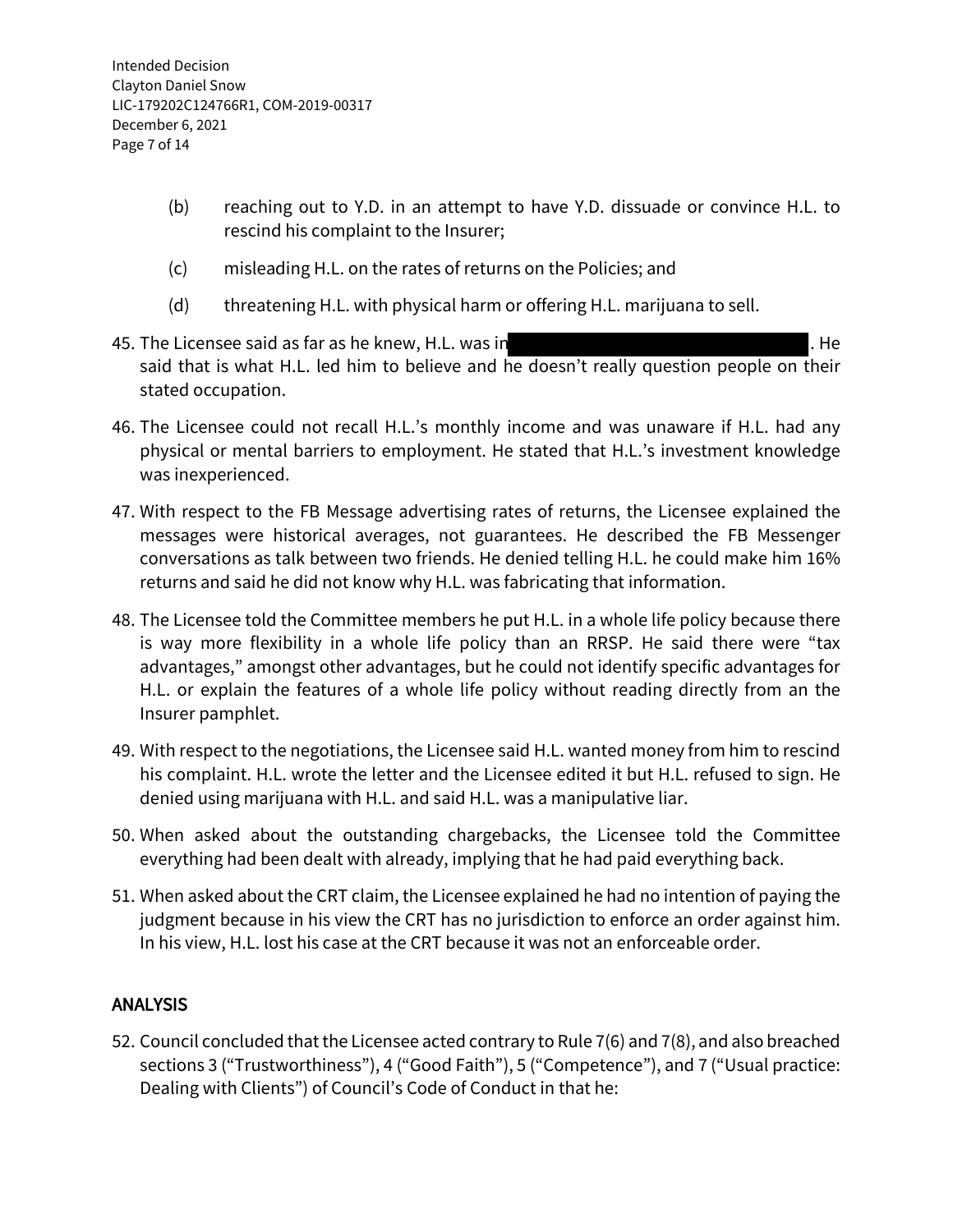- (a) provided H.L. with an inaccurate description of the Policies and associated interest rates;
- (b) knowingly prejudiced H.L.'s interests for personal gain; and,
- (c) failed to act professionally in his communications with H.L.
- 53. More specifically, Council determined that the Licensee exaggerated the ease of accessing the funds and referred to returns or accessibility of funds as though the funds were easy to withdraw without explaining what that meant for H.L. in terms of leverage, interest expense and payments.
- 54. Council determined that the Licensee had known H.L since approximately grade three and considered him a friend. The Licensee told the Committee he knew H.L.'s ex-partner and mother and had written a letter for "Family Services" on H.L.'s behalf. Against that backdrop, the Council concluded the Licensee was aware of H.L.'s financial situation and he knew, or should have known, that the products he sold H.L. were completely inappropriate.
- 55. As well, Council has serious concerns about the Licensee's aggressive sales tactics as demonstrated in the FB Messages, as well as his tendency to "bully" and bluster his way through questions put to him. He was unable to answer detailed questions about whole life policies, which, he advised the Committee, was the product he preferred to sell because of the advantages it provided his clients.
- 56. Council also concluded the Licensee acted contrary to section 12 ("Dealing with the Insurance Council of British Columbia") of the Code of Conduct and s. 231(1)(c) of the Act in that he repeatedly and intentionally made misleading and inaccurate statements when responding to questions asked of him by the Committee members.
- 57. For example:
	- (a) When the Committee pointed out to the Licensee that his version of events was contradicted by the documentary evidence, the Licensee accused Council staff of not having provided documents to the Committee that would support his assertions. The Licensee stated, for instance, that he had sent "a huge folder" of evidence to Council previously, including important correspondence and affidavits, which had not been brought to the Committee's attention. Council staff later determined that the Licensee had not provided the investigator or other staff with any evidence that had not been provided to the Committee. As well, even when the Licensee was given an opportunity to provide additional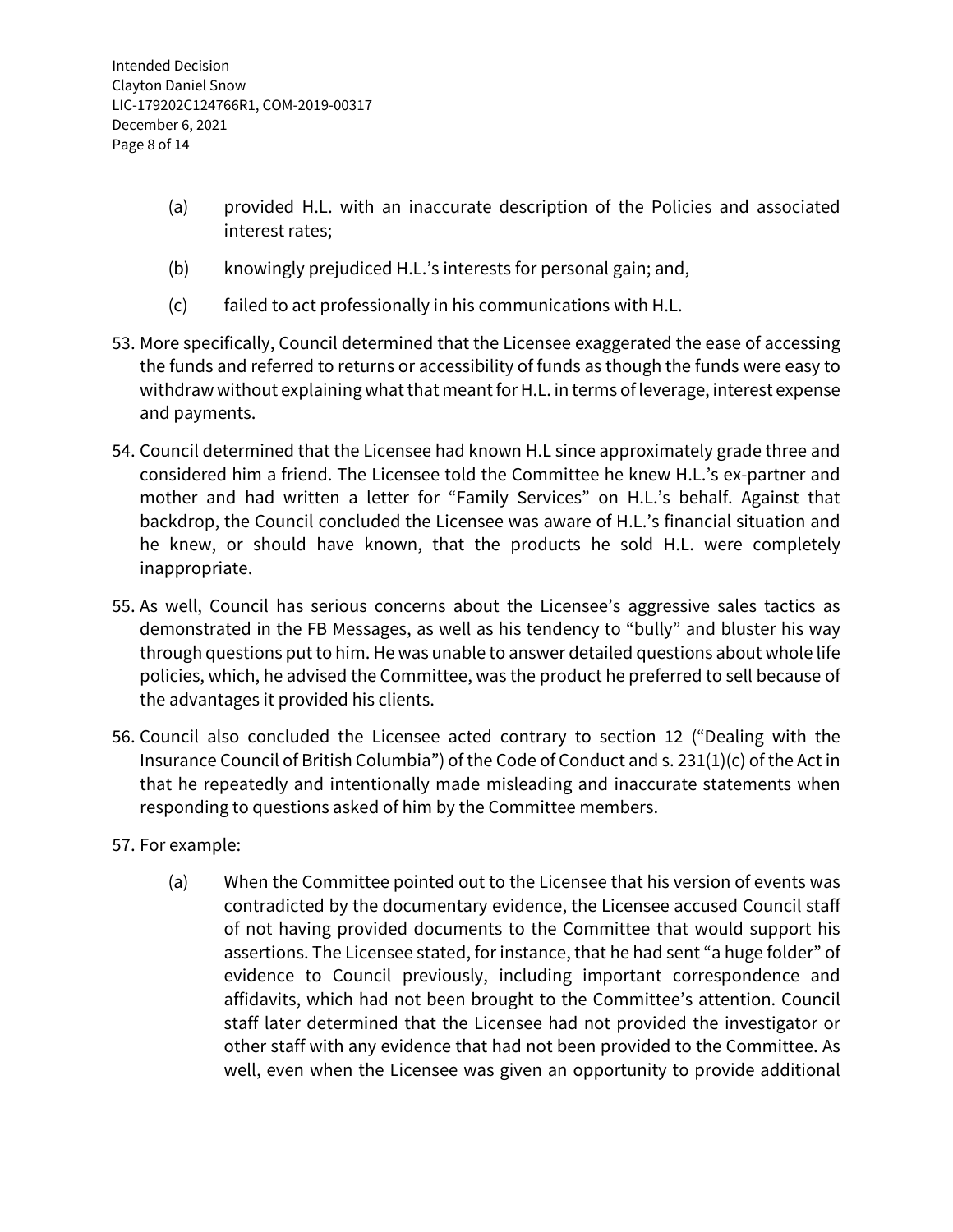documentation to the Committee following his meeting with the Committee, he failed to provide anything that meaningfully supported his version of events.

- (b) In a number of instances, the Licensee disputed the intended meaning of the plain language in the FB Messages (i.e. "I will get you 16%") and suggested H.L. and the Committee were misinterpreting the words on the page when, in Council's view, the words were clearly written and unambiguous.
- (c) The Licensee told the Committee he had won the CRT case when that was not true. The Licensee stated that he "had no documentation ordering him to pay a penny," despite the CRT decision unambiguously ordering the Licensee to pay H.L. When the CRT's order was read to the Licensee, he said the CRT's decision meant nothing to him because it could not be enforced against him.
- (d) When the Committee asked the Licensee if the chargebacks had been repaid to the MGA, the Licensee intentionally misled the Committee by stating that the chargebacks had been "dealt with" when in truth, they remain outstanding with no agreement in place to pay it back.
- 58. Prior to making its determination, Council considered several aggravating factors, including the following.
	- (a) The Licensee did not demonstrate any remorse. The Licensee was defensive and argumentative and deflected any responsibility by blaming others for various things, including Council's investigators and H.L. The clearest example of his unwillingness to take responsibility is his refusal to admit that he typed "I will get you 16%" and that it was reasonable for H.L. to understand that sentence to mean future returns. He did not demonstrate any introspection or awareness of what he had done wrong and has made no efforts to earnestly remedy the damage he caused H.L.
	- (b) The Licensee acted intentionally to take advantage of a trust relationship with H.L. who was unsophisticated **.** The Licensee's sales tactics appear well-engrained and seem to form part of a pattern that he is likely to repeat with other clients.
	- (c) The Licensee's argumentative tone and overall lack of honesty. The totality of the Licensee's conduct, and in particular, his lack of trustworthiness poses a risk of harm to the public.
	- (d) The Licensee was the nominee of the Agency for certain periods during which the misconduct occurred. The misconduct, which is unacceptable for any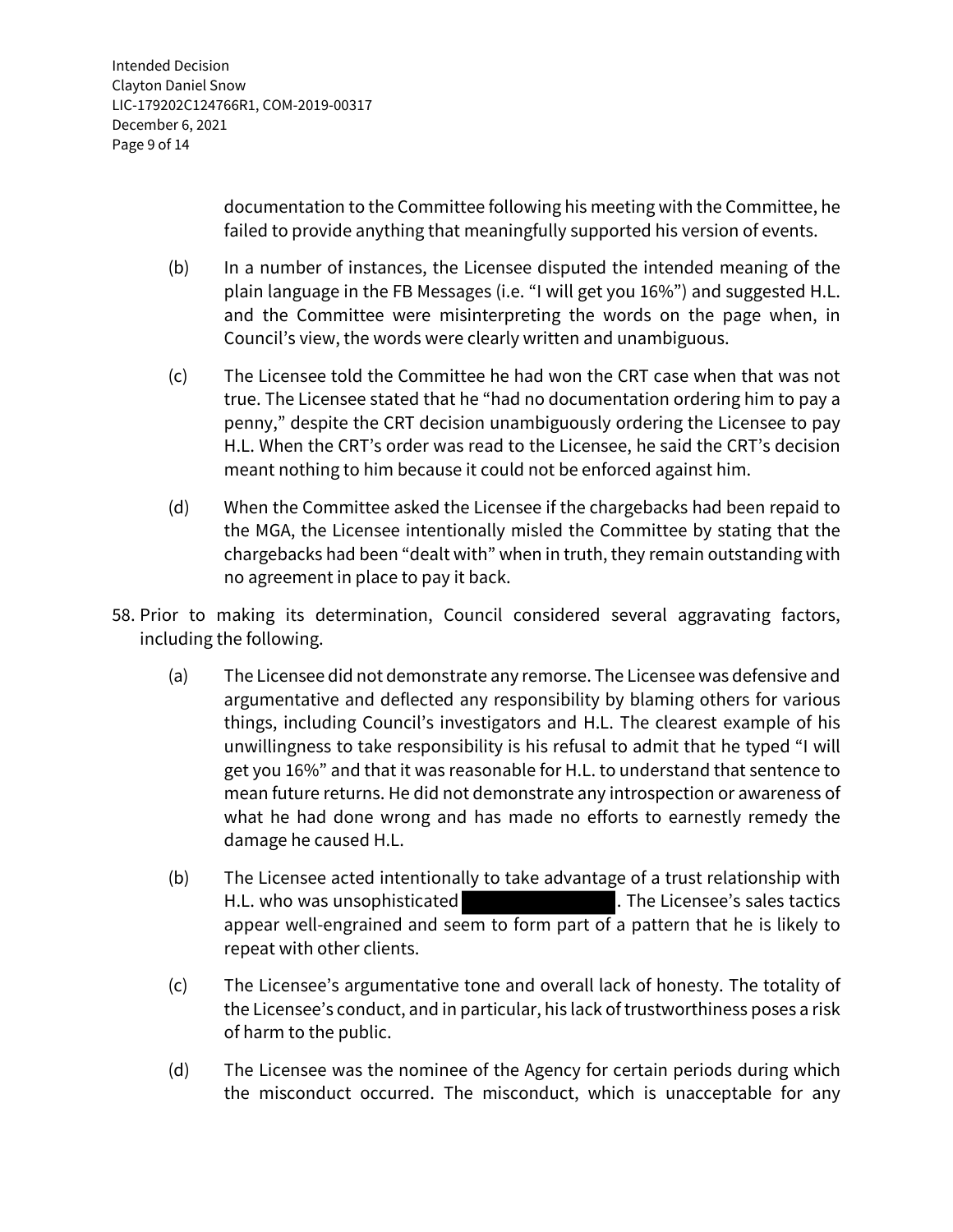individual in the Licensee's position, is made more egregious because of the Licensee's experience and position as nominee of the Agency. As a nominee, the Licensee is required to provide an additional level of responsibility and oversight. Council concluded that the Licensee's fine should be adjusted upwards to reflect that he is an experienced agent and the nominee of the Agency and ought to have known his conduct was improper. The increased fine is also meant to communicate to the Licensee, the insurance industry, and the public that nominees who have accepted heightened responsibilities and authority by the nature of their position, are expected by Council to perform their roles ethically and competently.

- 59. The Licensee's discipline and reminder history is an additional aggravating factor in this case.
	- (a) On August 11, 2015, Council made an intended decision concerning allegations the Licensee had signed a declaration on a policy indicating he had met with a client when he had not, and he had failed to adequately advise another client regarding the replacement and value of a critical illness policy. The intended decision took effect on September 22, 2015 at which time a condition was imposed on the Licensee's Life Agent licence requiring him to complete certain courses and prohibiting him from supervising new Life Agent licensees and from being a nominee until the courses were complete. The Licensee was also fined \$2,500 and assessed investigative costs of \$2,187.50.
	- (b) On March 24, 2011, Council sent a letter to the Licensee advising that his communication was unprofessional and that he attempted to discredit an individual and an insurer while not addressing the merits of a policy over another; and
	- (c) On October 24, 2018, Council sent a letter to the Licensee reminding him that he may be or was engaged in advertising practices that were not in compliance with Council's Code of Conduct.
- 60. No mitigating factors were identified by Council.
- 61. Prior to making its determination, Council also considered several precedent decisions.
- 62. While Council recognizes that it is not bound by precedent and that each matter is decided on its own merits, Council found that these decisions were instructive in terms of providing a range of sanctions for similar misconduct.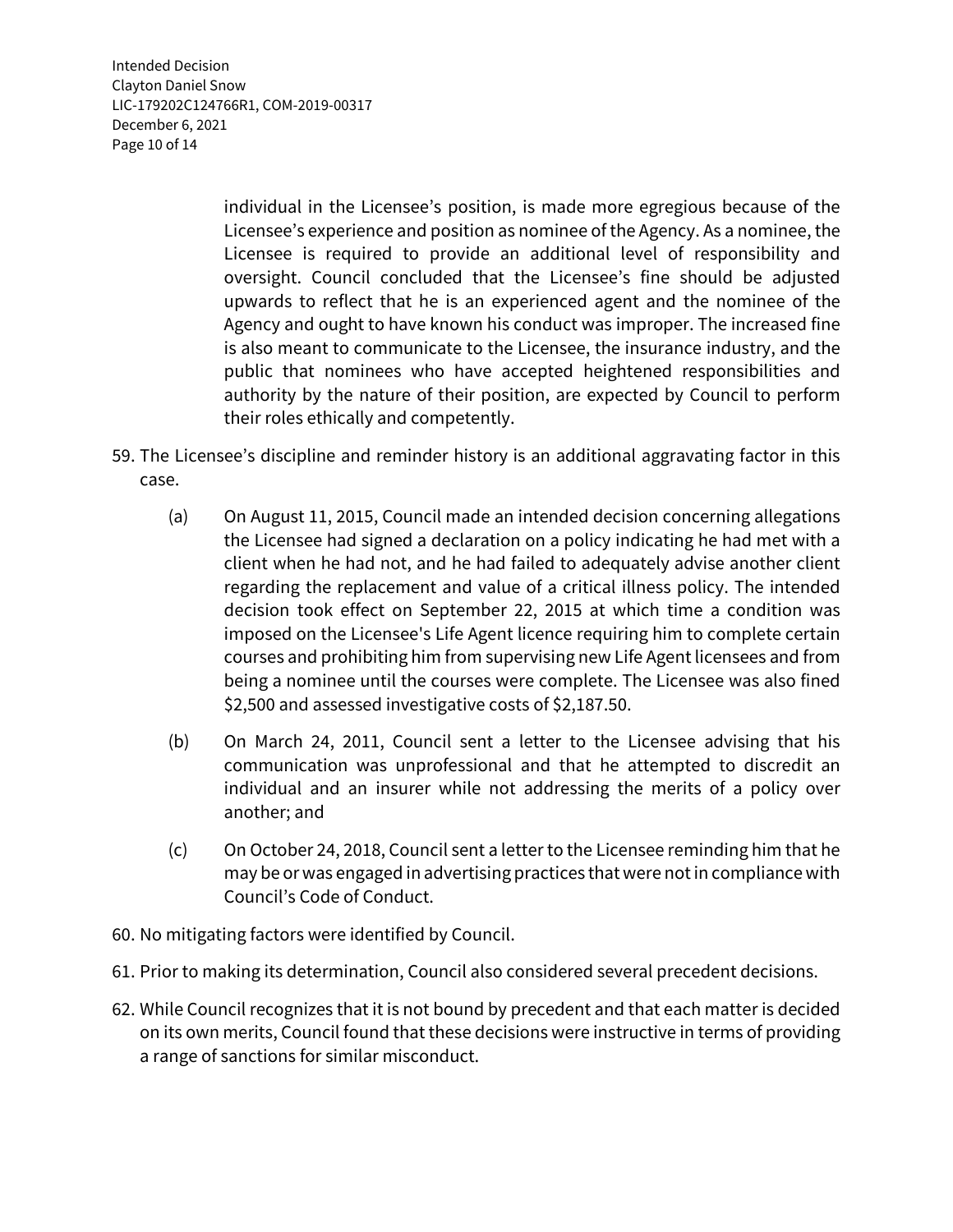Intended Decision Clayton Daniel Snow LIC-179202C124766R1, COM-2019-00317 December 6, 2021 Page 11 of 14

- 63. *Jack Leonard Parkin* (January 2015) concerned a licensee who had held a Life Agent licence since 1982. Council considered allegations that he had sold his clients a product that did not suit their needs. Council concluded the licensee had failed to fully understand the product prior to recommending it to the clients and, as a result, did not adequately advise them about certain investment features. Council accepted that the licensee did not intend to harm the clients, and genuinely believed he had made appropriate recommendations. However, Council concluded that the licensee had failed to act in a competent manner, in accordance with the usual practice of the business of insurance in recommending the product and in addressing the clients' concerns about the product. Council placed a condition on his Life Agent license that he be supervised by a qualified Life Agent for a period of 24 months; that he complete certain courses designated by Council; and that he be assessed Council's investigative costs.
- 64. Khamsouei Phovixayboulom (February 2018) concerned a licensee who had held a Life Agent licence in British Columbia since 1990. Council considered allegations the licensee intentionally misled clients for personal benefit; improperly placed insurance on behalf of a client by failing to first provide the client with necessary information to make an informed decision; improperly completed an application for life insurance by failing to include current information on the client's address; and, made a false declaration to an insurer by materially misrepresenting a client's address when applying for insurance, among other things. The Hearing Committee found the licensee's conduct to be a serious breach. Council suspended the licensee for one year (6 months for his breach of the third party's confidential information and 6 months for failing to properly inform the client of her options before taking an application for life insurance); fined him \$5,000; required the licensee to be supervised for two years after his suspension; and assessed investigative costs against him.
- 65. Pamela Peen Hong Yee (June 2019) concerned a licensee who had been licensed as a Life Agent since September 2000. Council considered allegations that included that the licensee had made material misrepresentations on a life insurance application submitted for a client, processed a life insurance application without receiving the client's consent, and improperly attempted to persuade the client to keep the policy after the client declined to proceed with the insurance. Council cancelled the licensee's Life Agent licence with no opportunity to reapply for two years; fined her \$5,000; and assessed her investigative and hearing costs.
- 66. Ismat Simo (September 2017) concerned a licensee alleged to have made recommendations to a client that were inappropriate and not in her best interest given her financial circumstances and risk tolerance. Council found the licensee's recommendations were detrimental to the client and were made without any due diligence, including the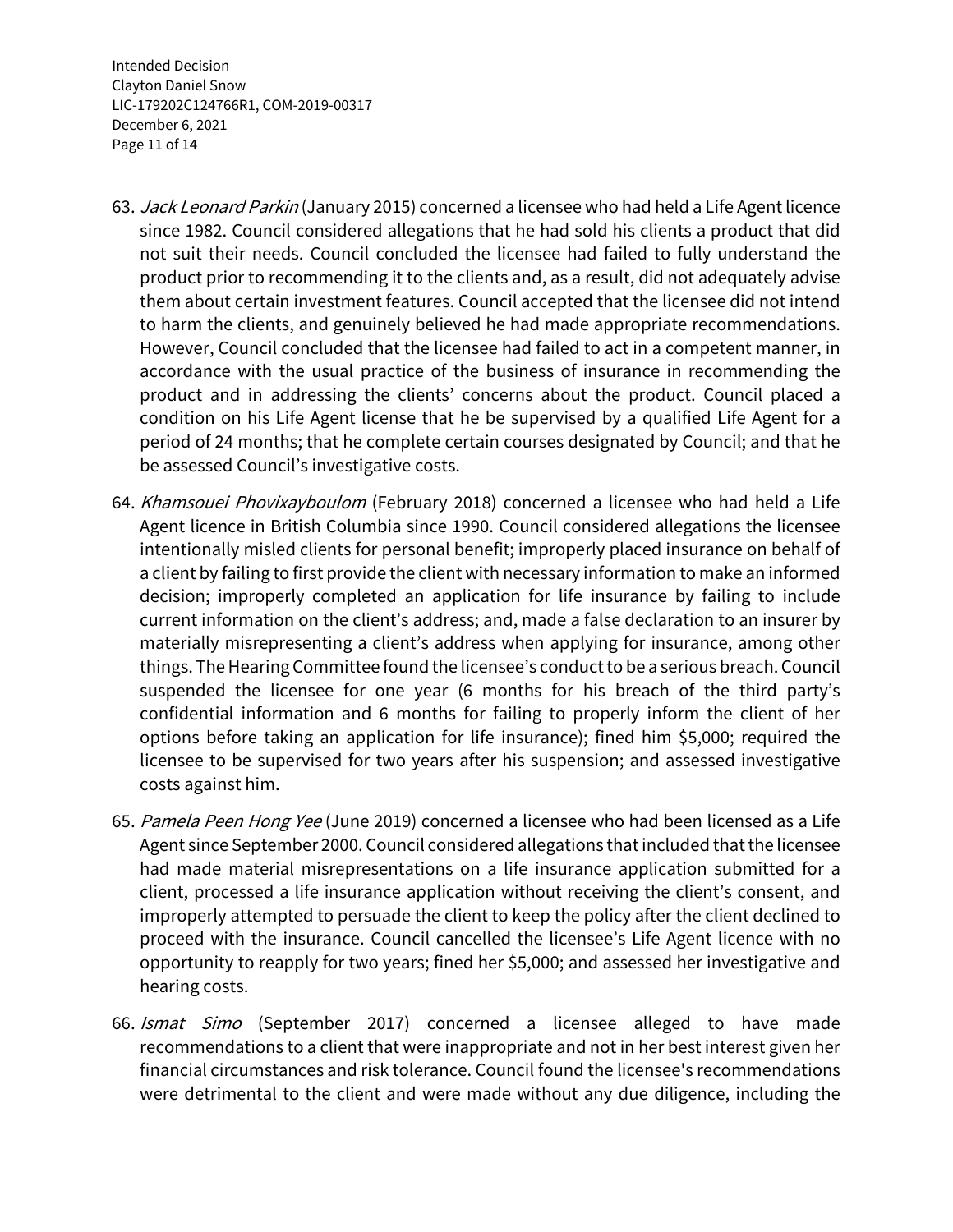Intended Decision Clayton Daniel Snow LIC-179202C124766R1, COM-2019-00317 December 6, 2021 Page 12 of 14

> most basic of needs analysis, by the licensee. Council found that the licensee was illprepared to provide proper advice to the client and that his recommendations, including his failure to document or conduct a needs analysis, brought into question his competency. Council suspended the licensee's licence pending the completion of certain courses; required him to be supervised by a qualified Life Agent for two years; and, assessed investigation costs against him.

- 67. Council also took into consideration Decision No. 2017-FIA-002(a), 003(a), 004(a) 005(a), 006(a), 007(a) and 008(a), published by the Financial Services Tribunal (the "FST") in July 2018 (the "Toll Bridge Decision"). This decision concerned seven licensees who had each, on multiple occasions, exploited a "glitch" in the Insurance Corporation of British Columbia's ("ICBC") software that allowed agents to bypass the normal system restrictions that, at the time, prevented Autoplan insurance from being renewed for a customer with outstanding toll bridge debts. Each of the licensees had used the glitch to allow customers to renew their insurance without first settling their toll bridge debts; the number of incidents ranged from 32 to 116. In each case, Council imposed a \$5,000 fine for misconduct. Council's decision, however, was challenged by the Financial Institutions Commission, which argued that \$5,000 fines were not significant enough sanctions given the untrustworthiness displayed by the licensees, and the matter was brought to the FST for review. The FST concluded that \$5,000 fines did not reasonably protect the public interest, and emphasized that, in these scenarios involving licensees habitually behaving in an untrustworthy manner, it was wrong to assume that they would not pose an ongoing risk to the public or ICBC. The FST stated that a suspension of six months and the requirement to take an ethics course should serve as the baseline reasonable penalty, which could be adjusted depending on the particular mitigating and aggravating factors applicable in each case. The FST directed Council to issue new penalties, and Council proceeded to do so, suspending the licensees' licences for varying lengths of time depending on the specifics of each case (between five to eight months), and requiring the licensees to complete an ethics course (although this requirement was waived for licensees who had taken an ethics course already, following commencement of the investigation into their conduct).
- 68. Council also considered the matter of Grant Donald Stobbe and Okanagan Valley Insurance Services Ltd., (July 2020) where Council increased the fine imposed by \$2,500 to reflect the aggravating factor that the licensee was a nominee at the time of the impugned conduct to communicate to the insurance industry and the public that nominees are expected to meet the heightened expectations of their roles ethically and responsibly.
- 69. Of these previous decisions, the Committee determined that the cases of *Phovixayboulom*, Yee, Simo and the Toll Bridge Decision provided the most guidance.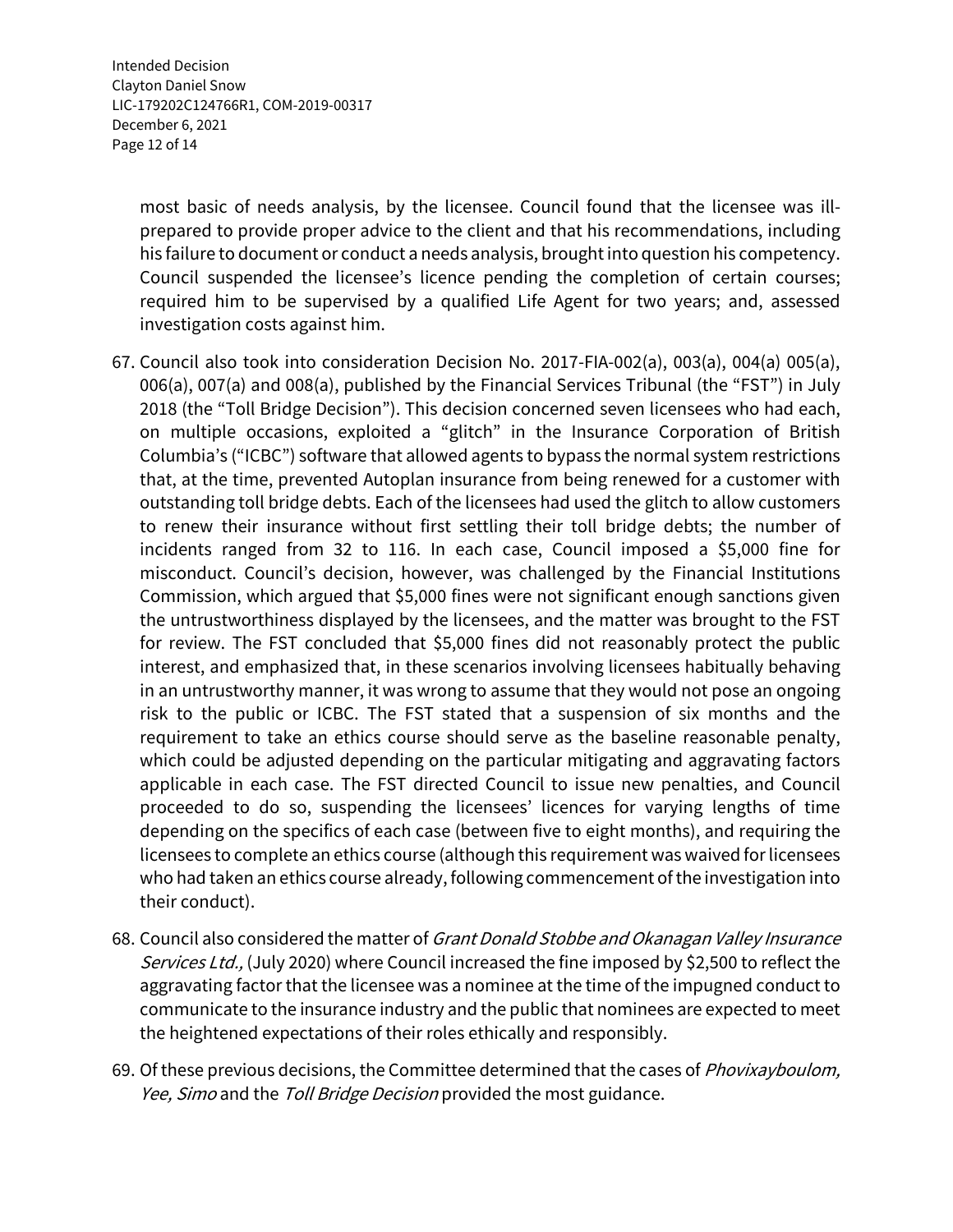Intended Decision Clayton Daniel Snow LIC-179202C124766R1, COM-2019-00317 December 6, 2021 Page 13 of 14

- 70. As an experienced agent and the nominee of the Agency, the Licensee is required to provide an additional level of responsibility and oversight. Council's sanctions communicate to the Licensee, the insurance industry, and the public that nominees who have accepted heightened responsibilities and authority by the nature of their position, are expected by Council to perform their roles ethically and competently.
- 71. With respect to the investigation costs, Council finds that these costs should be assessed to the Licensee. As a self-funded regulatory body, Council looks to licensees who have engaged in misconduct to bear the investigative costs of their discipline proceedings, so that the costs are not otherwise borne by British Columbia's licensees in general.

## INTENDED DECISION

72. Pursuant to sections 231, 236 and 241.1 of the Act, Council made an intended decision to:

- (a) Suspend the Licensee's Life Agent licence for a period of one year, commencing on the date of Council's order;
- (b) Impose a condition on the Licensee's Life Agent licence that he be supervised for 24 months of active licensing by a supervisor approved by Council, commencing when the licence suspension has been lifted;
- (c) Require the Licensee to complete the following courses, or equivalent courses as acceptable to Council, prior to the licence suspension being lifted:
	- (i) the Insurance Institute's "Ethics and the Insurance Professional" course;
	- (ii) Advocis' "Compliance Toolkit: Know your Client and Fact Finding" course;
	- (iii) Advocis' "Compliance Toolkit: Know your Client and Suitability" course; and
	- (iv) the Council Rules Course, currently available through Advocis;
- (d) Fine the Licensee \$7,500, due within 90 days of the date of Council's order;
- (e) Assess the Licensee Council's investigation costs in the amount of \$1,737.50, due within 90 days of Council's order;
- (f) Impose a condition on the Licensee's Life Agent licence that requires him to pay the above-ordered fine and investigation costs in full prior to the licence suspension being lifted, and the Licensee will not be permitted to complete his